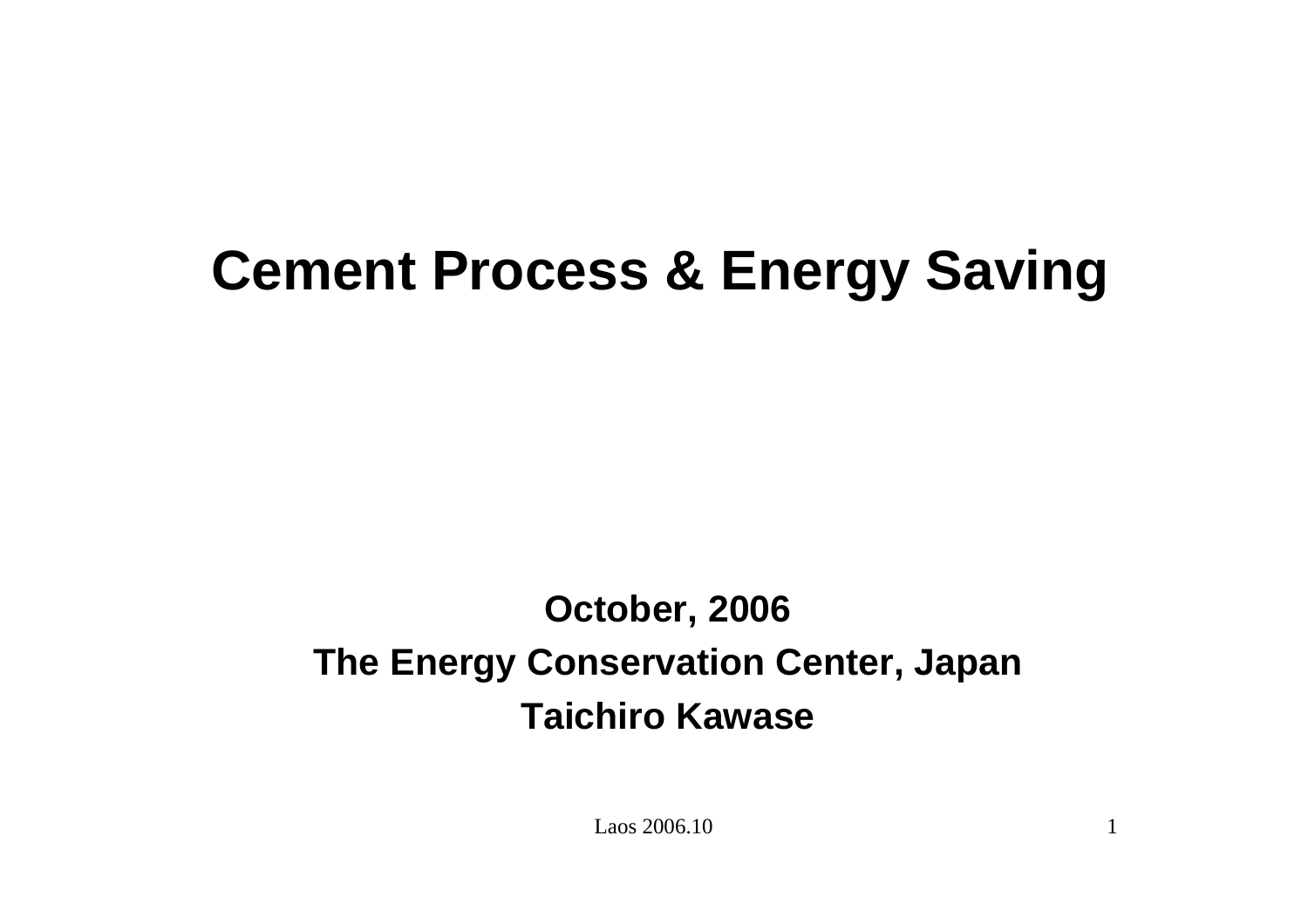#### **Bird-eye View of Japanese Cement Factory**



**Layout of one Japanese cement factory**

Laos 2006.10 2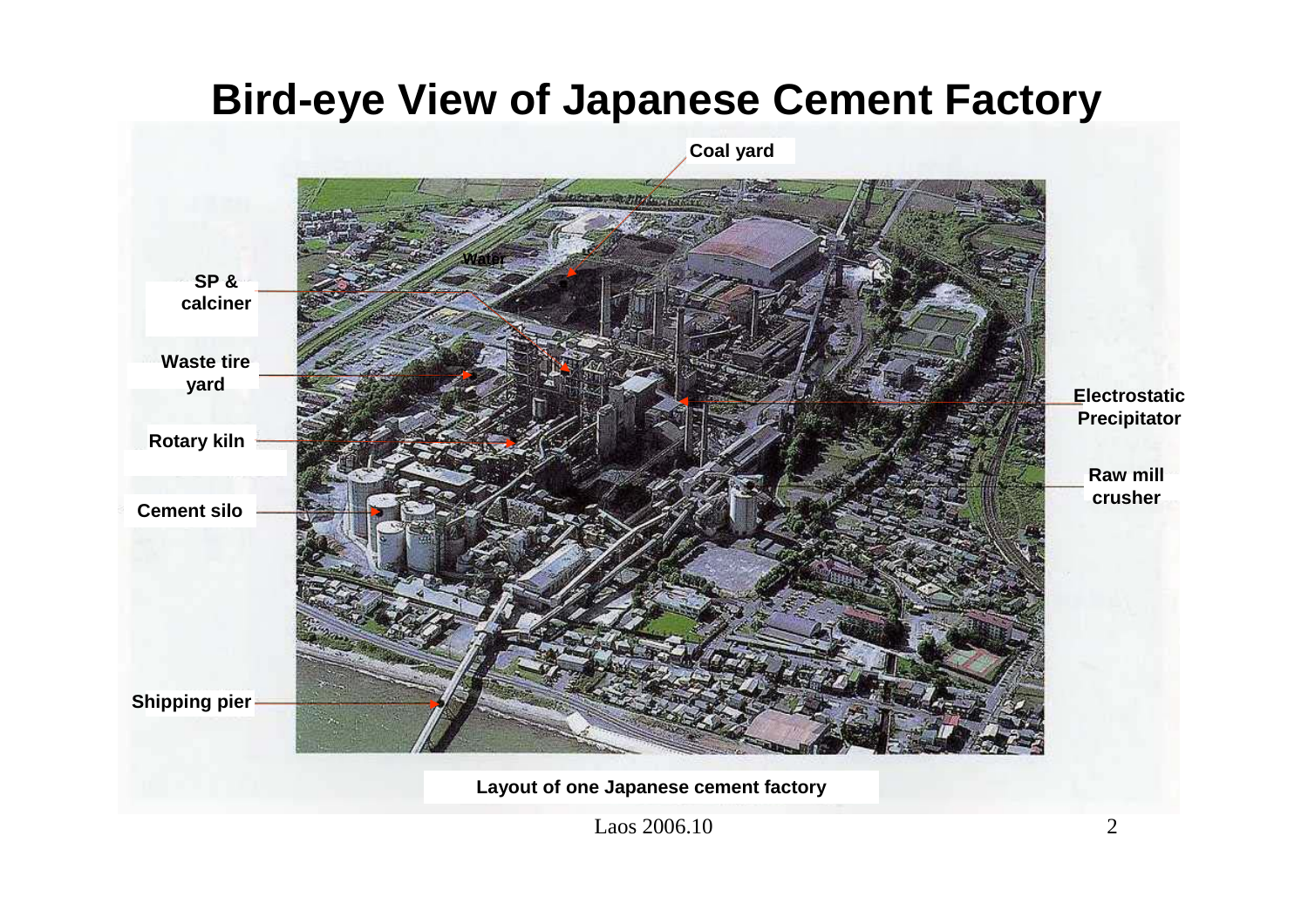## **Chemical Composition of Raw Materials and Cement Product**

| <b>Raw Materials</b> |                    |            |             |             |          |                  |
|----------------------|--------------------|------------|-------------|-------------|----------|------------------|
|                      | $CaO(\frac{9}{6})$ | $SiO2(\%)$ | $Al2O3(\%)$ | $Fe2O3(\%)$ | $SO3(*)$ | $CO2\frac{6}{9}$ |
| <b>Limestone</b>     | $47 - 55$          |            |             |             |          | $37-43$          |
| <b>Clay</b>          |                    | $45 - 78$  | $10-26$     | $3-9$       |          |                  |
| <b>Silica</b>        |                    | 77-96      |             |             |          |                  |
| <b>Iron-ore</b>      |                    |            |             | 40-90       |          |                  |
| <b>Gypsum</b>        | 26-41              |            |             | $37 - 59$   |          |                  |

| <b>Cements</b>                     |                    |            |             |             |             |        |
|------------------------------------|--------------------|------------|-------------|-------------|-------------|--------|
|                                    | $CaO(\frac{9}{6})$ | $SiO2(\%)$ | $Al2O3(\%)$ | $Fe2O3(\%)$ | $SO3(\%)$   | others |
| <b>Portland cement</b>             | $63 - 65$          | $20 - 23$  | $3.8 - 5.8$ | $2.5 - 3.6$ | $1.5 - 2.3$ |        |
| <b>Blended cement</b><br>(BF slag) | $52 - 58$          | 24-27      | $7.0 - 9.5$ | $1.6 - 2.5$ | $1.2 - 2.6$ |        |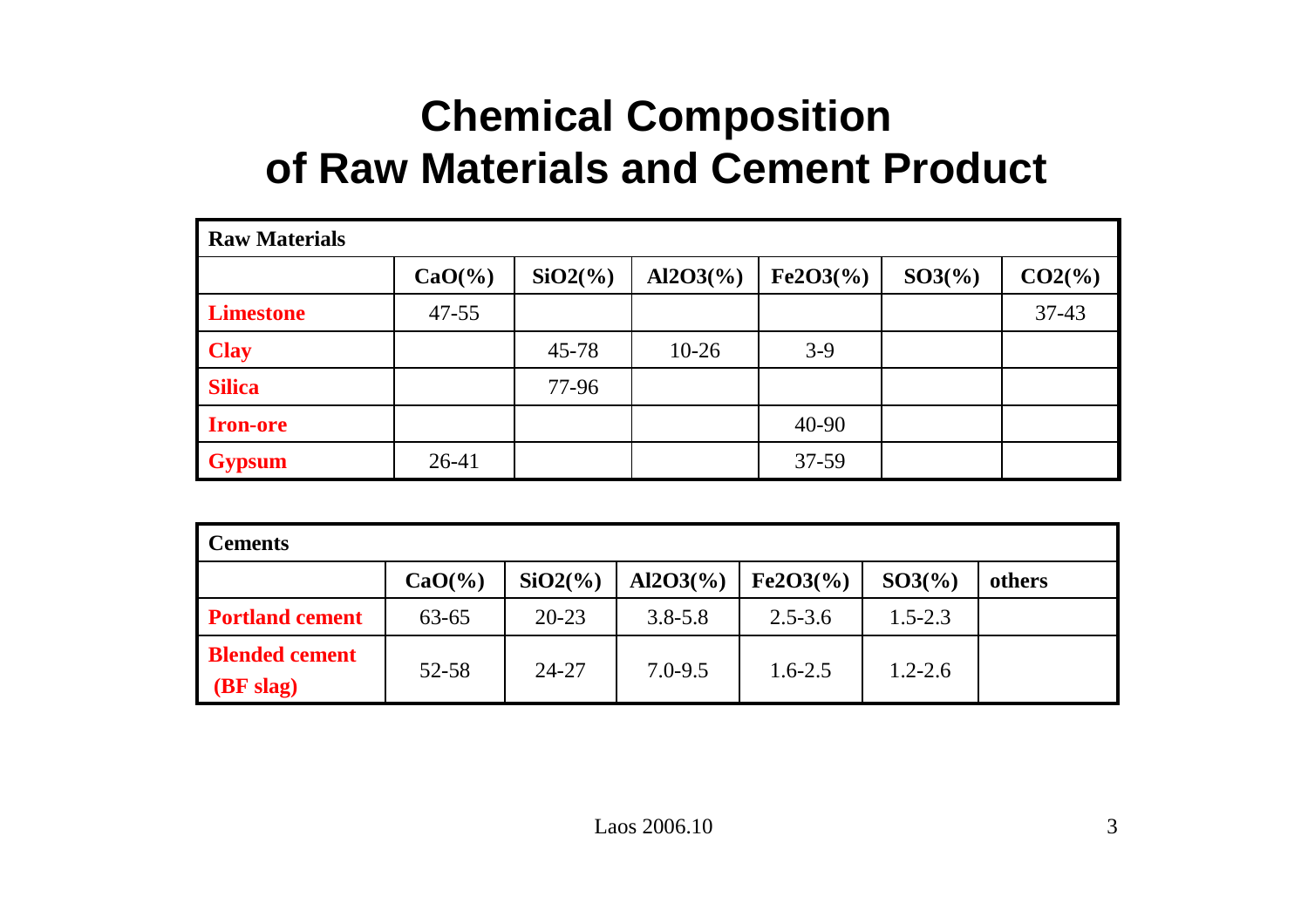## **Temperature Profile in Wet Process Kiln**

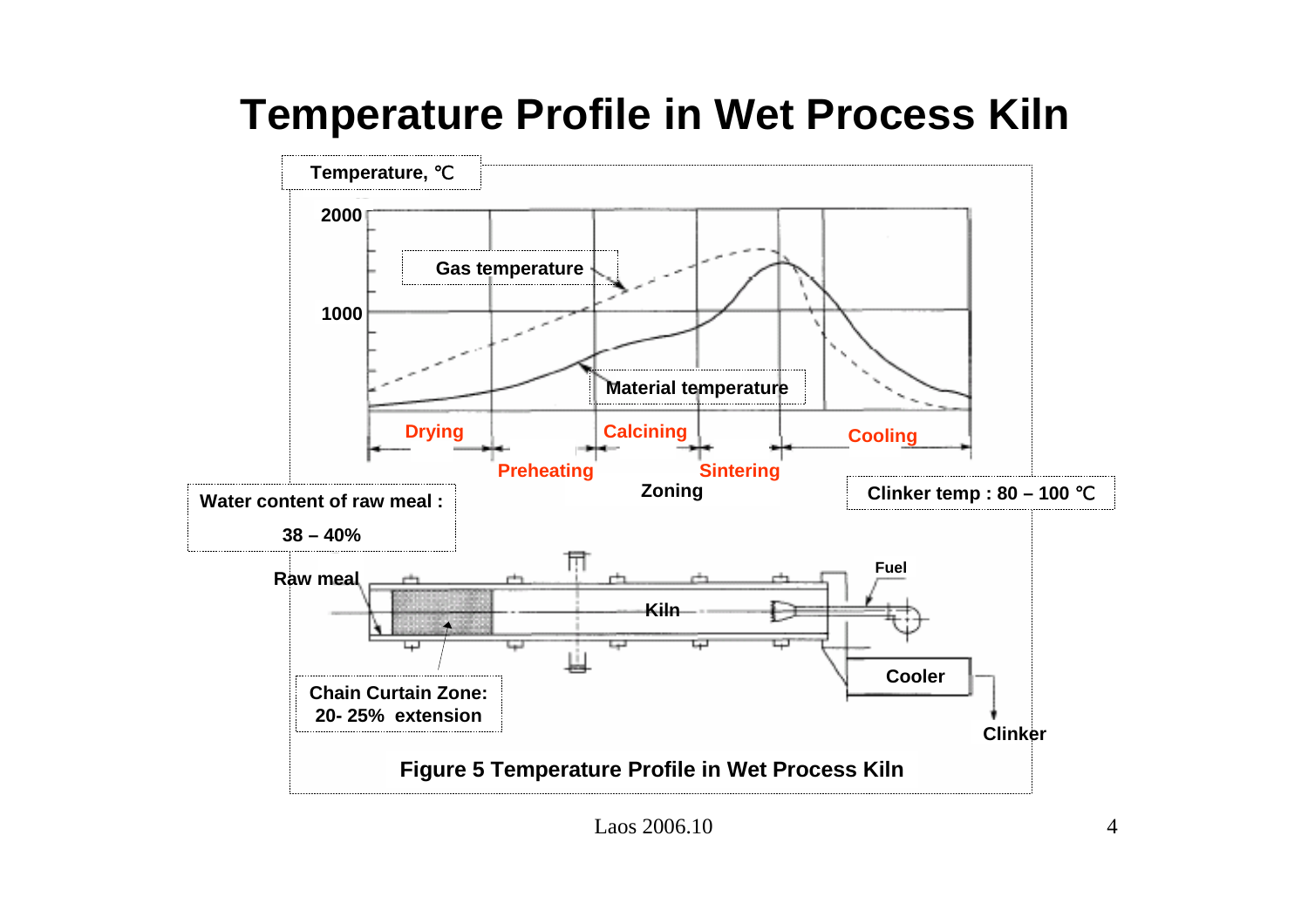## **Chemistry of Cement Process**

|           | Heating ()        |                                                                                                                         |
|-----------|-------------------|-------------------------------------------------------------------------------------------------------------------------|
|           | 100 110           | Vaporization of physically adsorbed water                                                                               |
| drying    | 110 700           | Vaporization of chemically bonded water                                                                                 |
| calcining | 750<br>700        | <b>Decomposition of MgCO3</b>                                                                                           |
|           | 750<br>900        | Decomposition of CaCO <sub>3</sub> , Formation of 2CaO SiO <sub>2</sub>                                                 |
|           | 1200<br>950       | <b>Transition to</b><br>2CaO SiO <sub>2</sub>                                                                           |
|           | 1300<br>1200      | Formation of 3CaO Al2O3, 4CaO Al2O3 Fe2O3                                                                               |
| sintering | 1300<br>1450      | Formation of 2CaO SiO2, Sintering of Al2O3, Fe2O3, Na2O,<br>K <sub>2</sub> O <sub>, etc</sub>                           |
|           |                   | During a course of cooling, pebble-like black colored clinker<br>is formed, which consists of the following components; |
|           | cooling           | 3CaO SiO <sub>2</sub><br>: referred to as Alite or C <sub>3</sub> S                                                     |
|           |                   | 2CaO SiO <sub>2</sub><br>: referred to as Belite or C <sub>2</sub> S                                                    |
|           | <b>150</b><br>200 | $3CaO$ Al <sub>2</sub> O <sub>3</sub><br>: referred to as aluminate phase or C <sub>3</sub> A                           |
|           |                   | 4CaO Al2O <sub>3</sub> Fe2O <sub>3</sub> : referred to as ferrite phase or C <sub>4</sub> AF                            |
|           |                   |                                                                                                                         |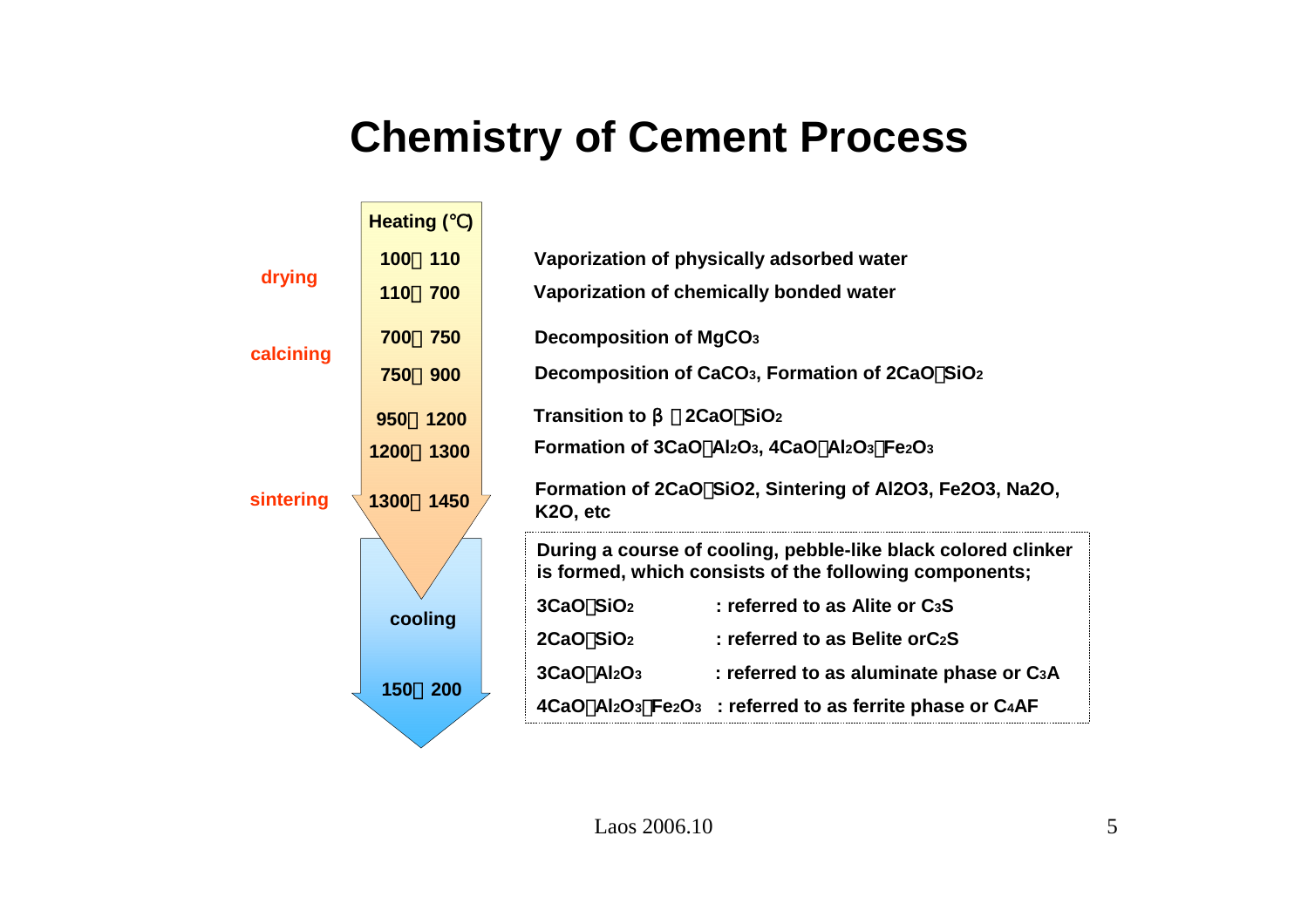## **Raw Materials and Energy required for production of 1 ton of Cement**

| <b>Raw Materials (kg)</b> |       |
|---------------------------|-------|
| <b>Limestone</b>          | 1,095 |
| <b>Clay</b>               | 204   |
| <b>Silica</b>             | 78    |
| <b>Iron-ore</b>           | 30    |
| <b>Gypsum</b>             | 34    |
| total                     | 1.439 |

| <b>Energy Consumption</b>                                              |     |  |
|------------------------------------------------------------------------|-----|--|
| <b>Fuel (*1)</b>                                                       | 105 |  |
| <b>Electric power (kWh)</b>                                            | 99  |  |
| (*1) : kg of coal equivalent<br>where HHV of coal is 6,200<br>kcal/kg. |     |  |

| Fuel by kind (%)              |    |  |
|-------------------------------|----|--|
| Coal                          | 78 |  |
| <b>Petroleum coke</b>         | 13 |  |
| <b>Combustible waste</b><br>5 |    |  |
| <b>Heavy oil</b>              |    |  |

**Base : 1 ton of cement**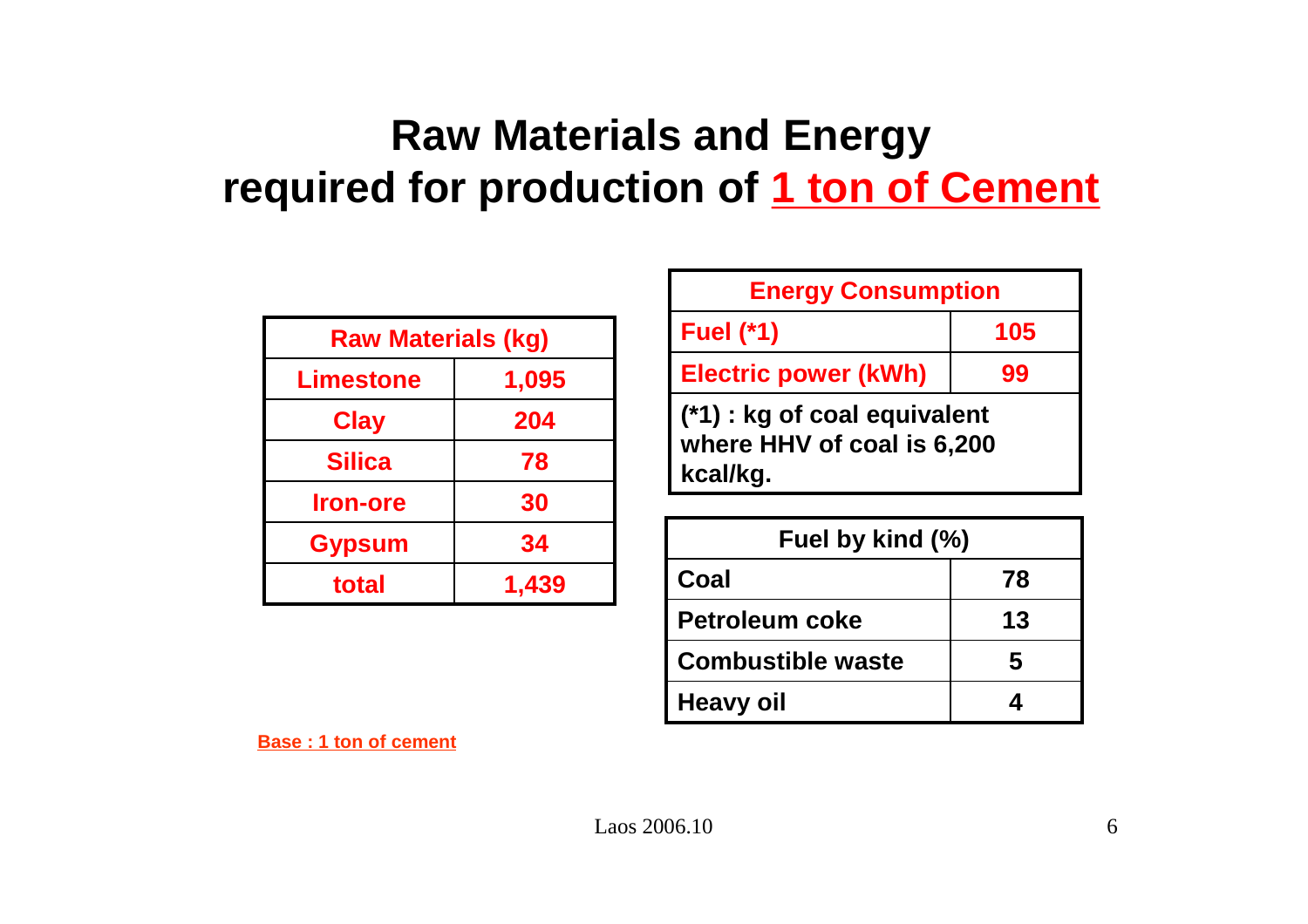#### **Dry Process Kiln with Suspension Preheater (SP**・**NSP)**

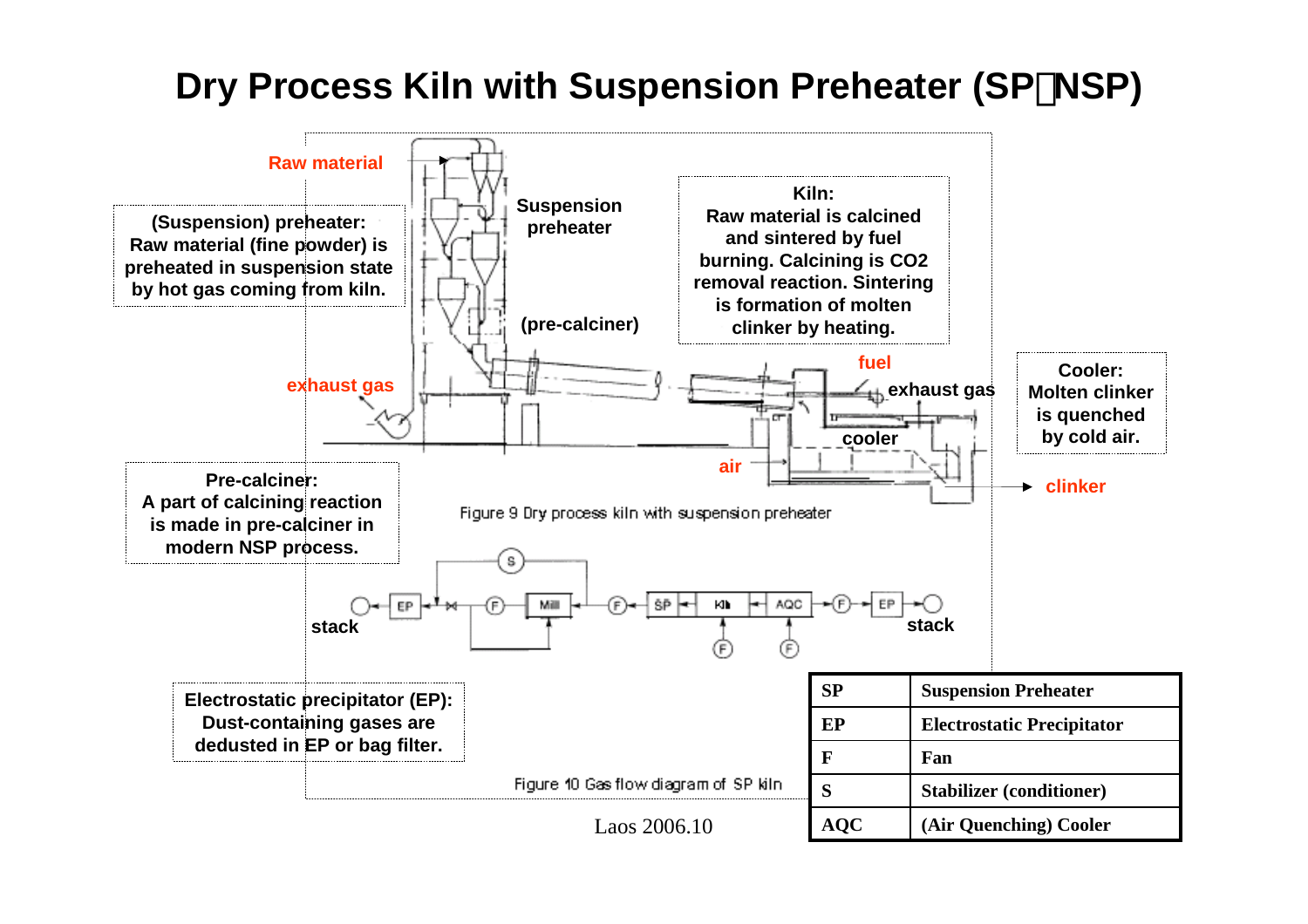### **Cement Production Process**

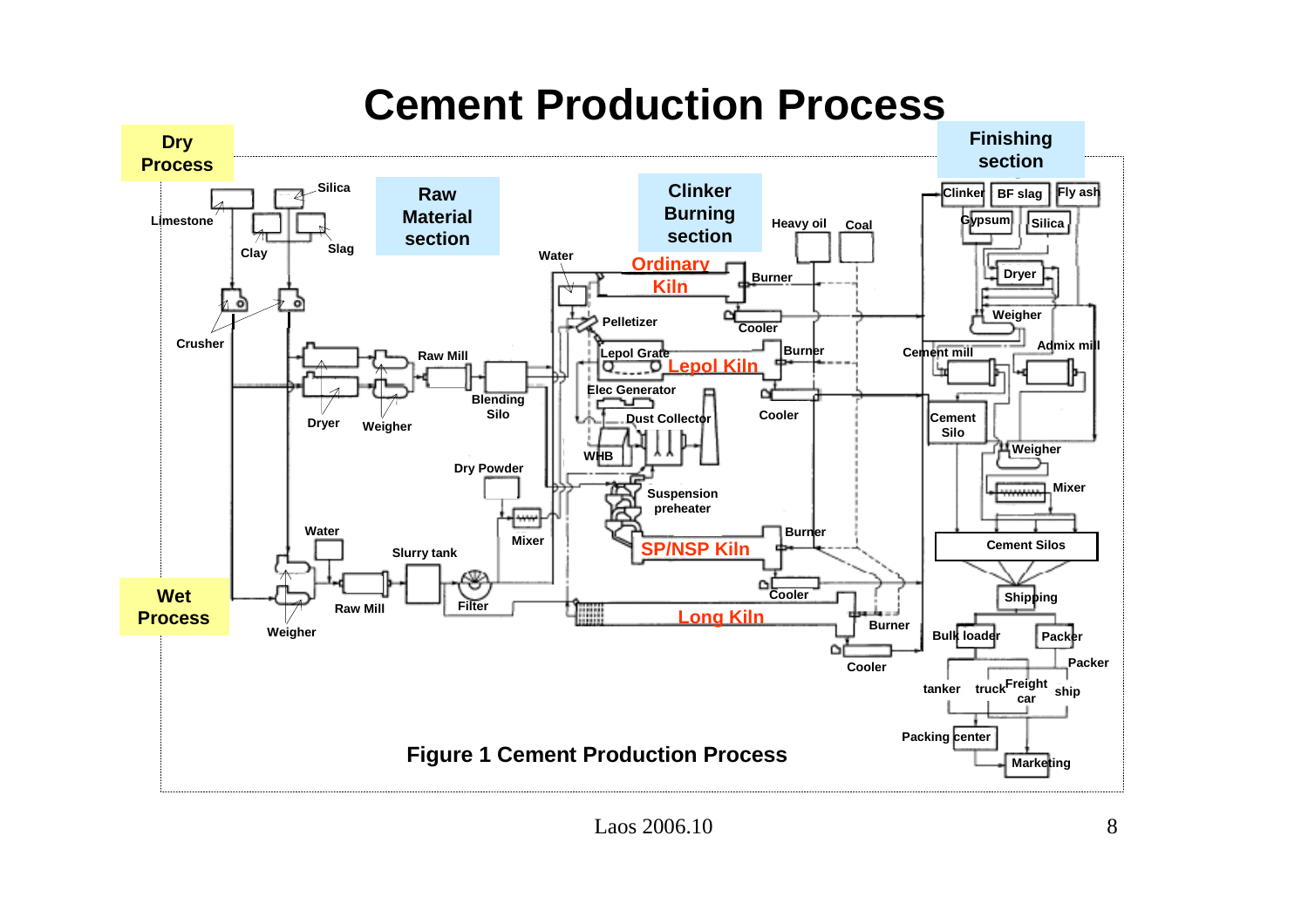**Factory 1**

## **Heat Requirement in Burning Section**

| Kiln              | kcal/kg-cl | Source(1)                  | $Nm^3/kg$ -cl(2) |
|-------------------|------------|----------------------------|------------------|
| <b>Shaft kiln</b> | 940        | <b>Yogyo Kogaku</b><br>H/B | 1.65             |
| Dry long kiln     | 1,487      | <b>JCTA(1961)</b>          | 2.62             |
| <b>Wet kiln</b>   | 1,357      |                            | 2.38             |
| <b>Lepol kiln</b> | 954        |                            | 1.68             |
| <b>SP kiln</b>    | 797        | <b>JCTA(1981)</b>          | 1.40             |
| <b>NSP kiln</b>   | 773        |                            | 1.35             |

**Note 1: JCA means Japan Cement Technology Association**

**2: Estimated based on 1.40 Nm3/kg-cl in SP kiln**

**Factory 2**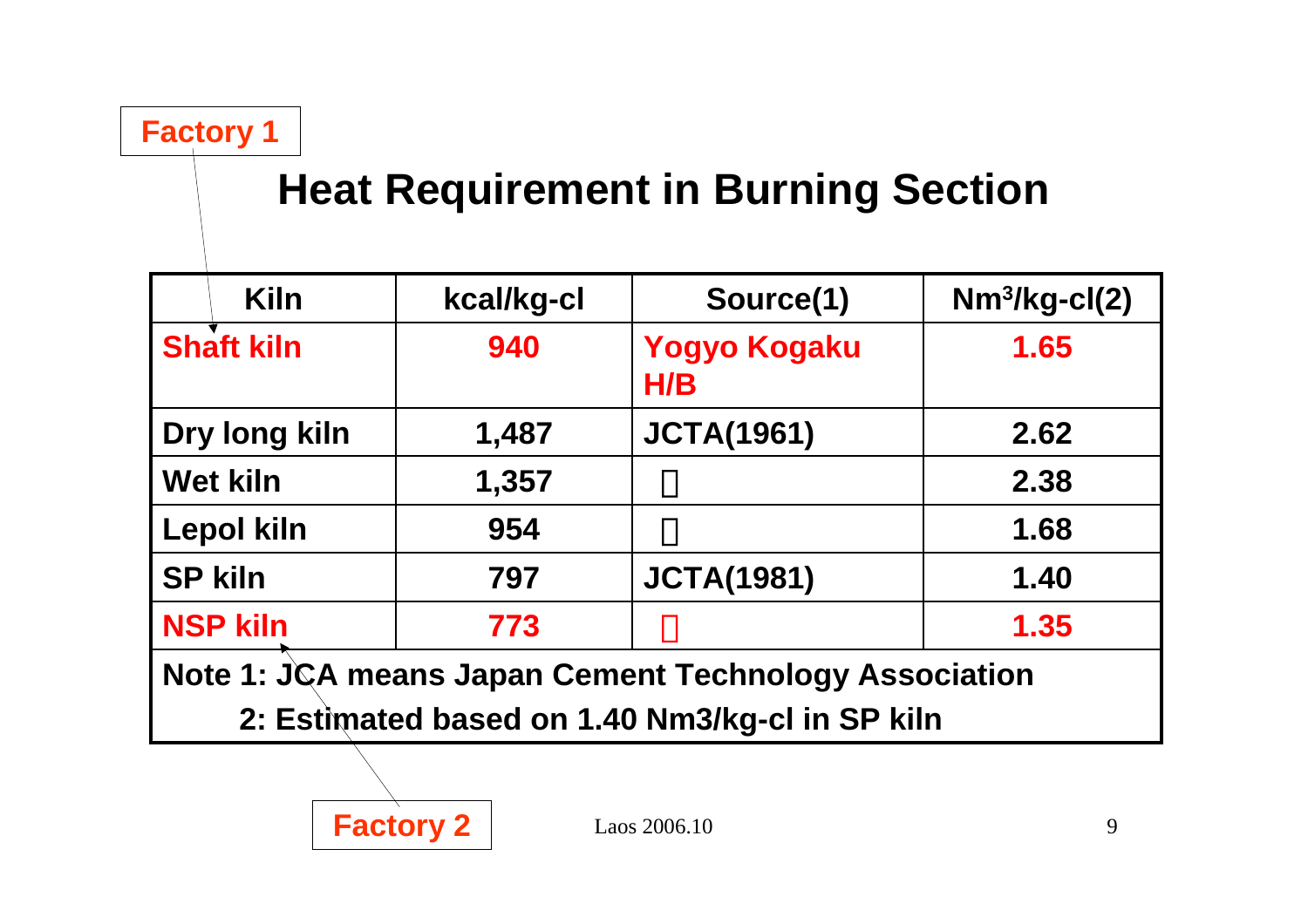## **Dry Process Raw Material Grinding System**

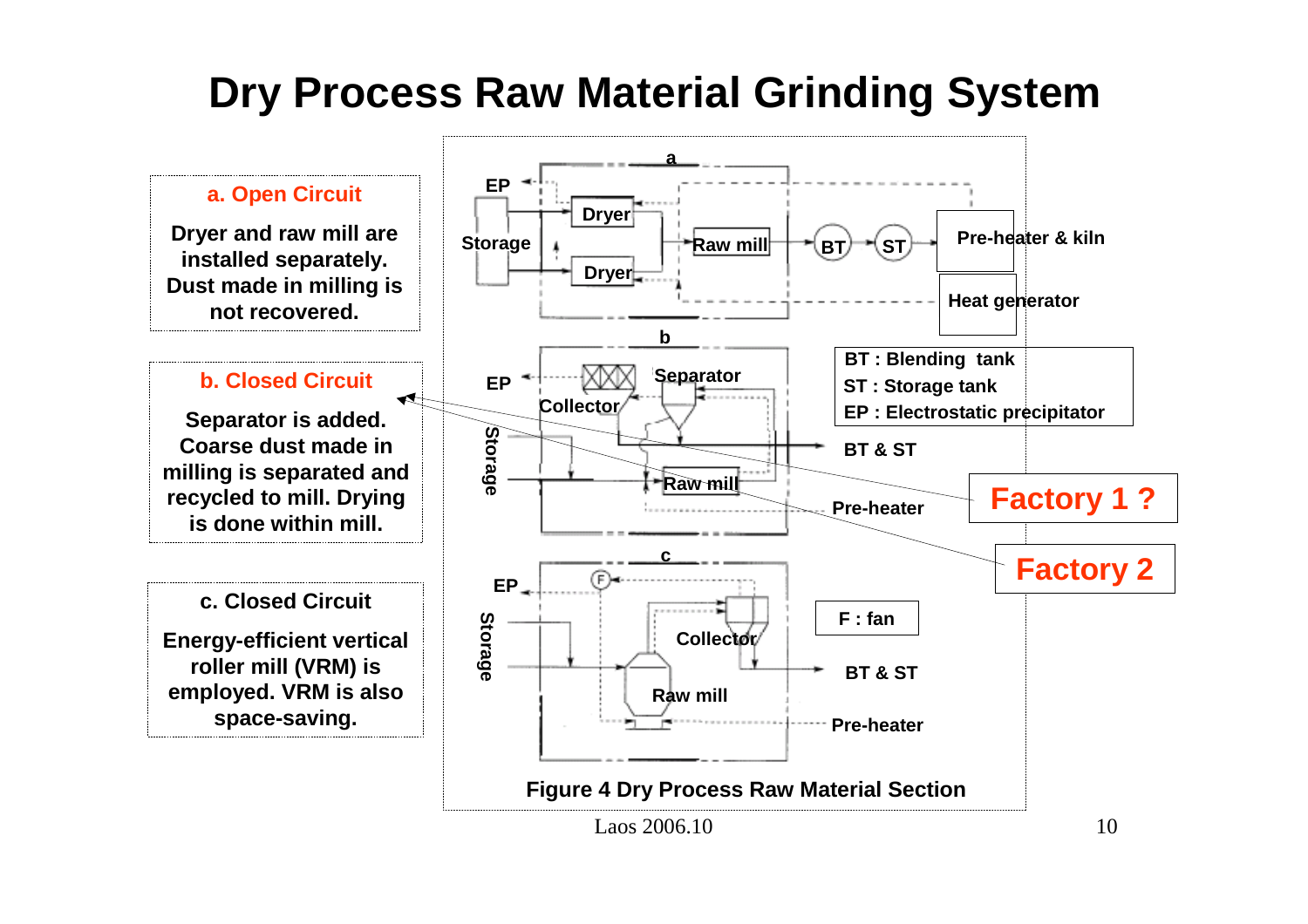#### **Vertical Roller Mill**

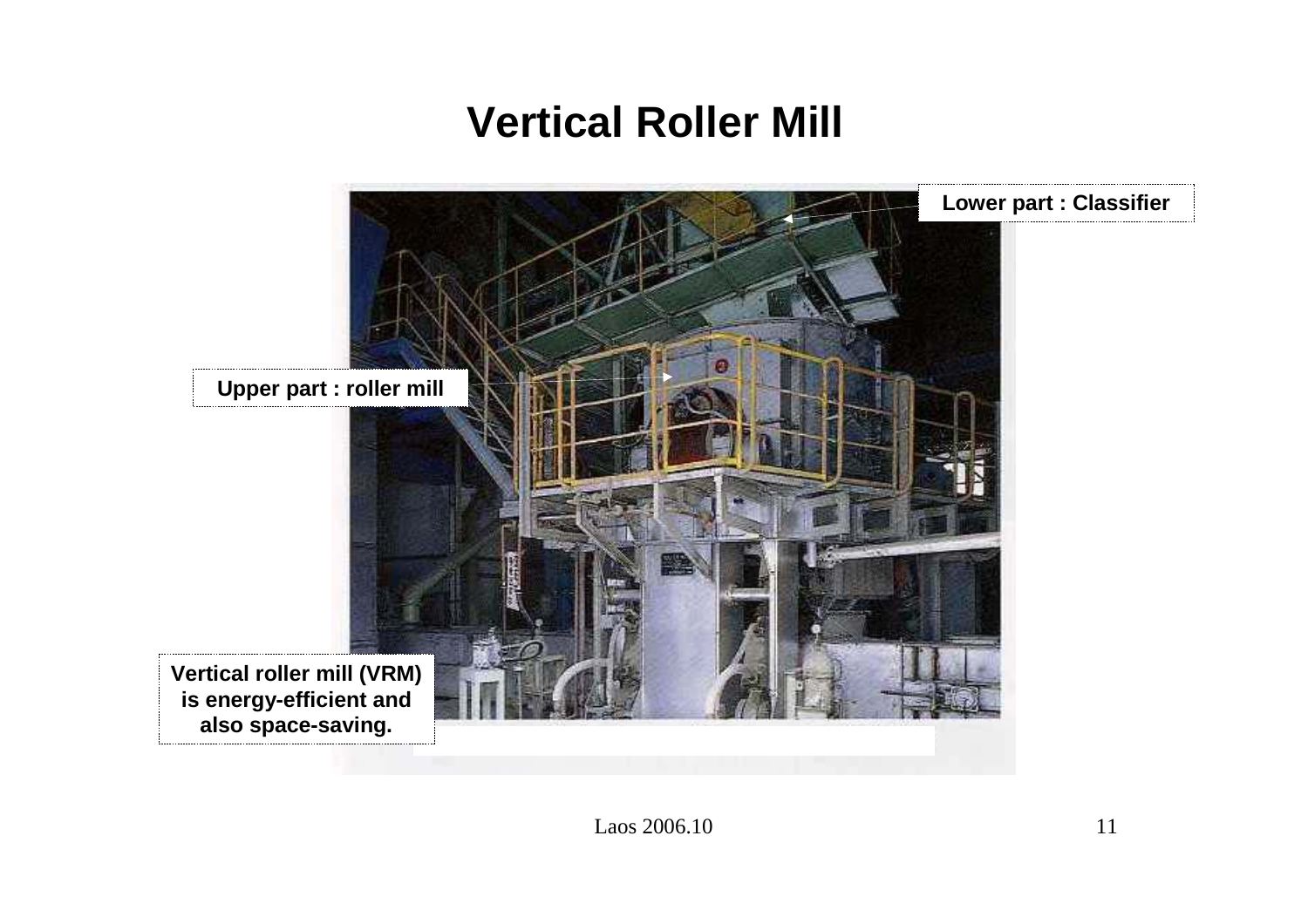## **Energy Management System (Cement Factory)**

| Aspect            |                | <b>Major Activity</b>                                  |
|-------------------|----------------|--------------------------------------------------------|
| Organization      | Accountability | <b>Employee education (awareness)</b>                  |
|                   | Organization   | <b>EE&amp;C</b> promotion committee                    |
|                   |                | <b>Energy manager</b>                                  |
| Monitoring        | Monitoring     | Data recording & reporting to employee                 |
|                   | Targeting      | Specific energy consumption (SEC)                      |
|                   |                | Key efficiency parameters                              |
| Technology        |                | <b>Technical review (energy audit)</b>                 |
| Operation &       | House keeping  | Product yield (avoid off-spec product)                 |
| maintenance (O&M) |                | Preventive maintenance (avoid<br>unscheduled shutdown) |
|                   |                |                                                        |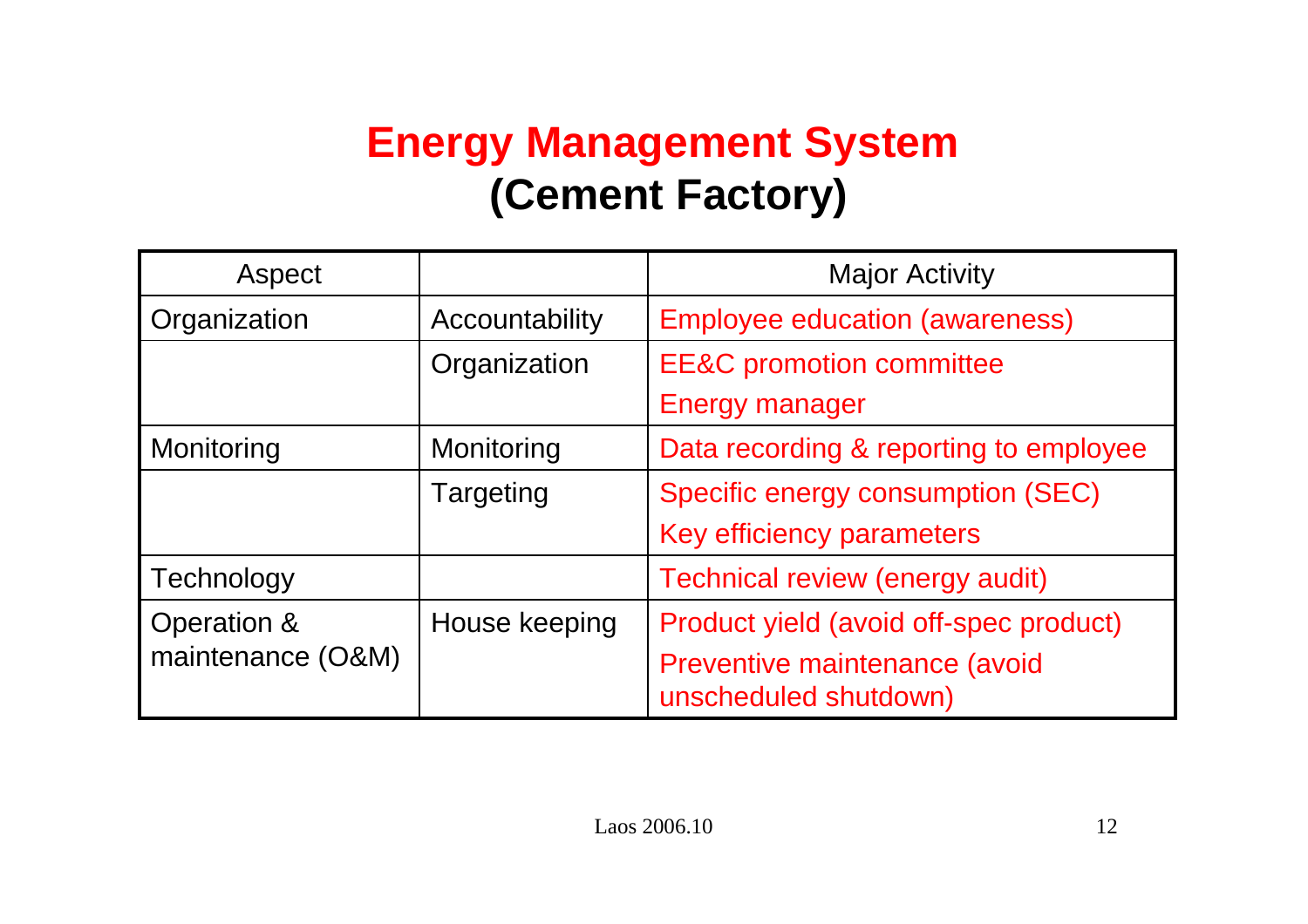## **Energy Saving Measures in Cement Factory**

|                              | <b>Raw material section</b>                                                                                                                                                                                  | <b>Clinker burning section</b>                                                                                                                                                                                                                                        | <b>Finishing section</b>                                                                            |
|------------------------------|--------------------------------------------------------------------------------------------------------------------------------------------------------------------------------------------------------------|-----------------------------------------------------------------------------------------------------------------------------------------------------------------------------------------------------------------------------------------------------------------------|-----------------------------------------------------------------------------------------------------|
| <b>First step</b>            | 1) Selection of raw materials<br>2) Management of particle<br>fineness<br><b>3)Management of grinding</b><br>media                                                                                           | 1) Prevention of unscheduled<br>shutdown<br>2) Selection of fuel<br><b>3)Prevention of leakage</b>                                                                                                                                                                    | 1) Management of<br>particle fineness<br>2) Management of<br>grinding media                         |
| <b>Second</b><br><b>step</b> | 1) Replacement of fan rotor<br>2)Improvement of<br>temperature and pressure<br>control system<br>3) Improvement of mixing &<br>homogenization system<br>4)Installation of closed circuit<br>mill (separator) | 1)Use of industrial waste<br>(waste tire, etc)<br>2) Heat recovery of pre-heater<br>exhaust gas and cooler<br>exhaust gas (drying of raw<br>material and generation of<br>electricity)<br>3) Replacement of cooler dust<br>collection from multiclone to<br><b>EP</b> | 1)Installation of<br>closed circuit mill<br>(separator)<br>2)Installation of feed<br>control system |
| <b>Third step</b>            | 1) Conversion from wet<br>process to dry process<br>2) Replacement of ball or tube<br>mill by vertical roller mill<br>3) Pneumatic transfer of raw<br>material to mechanical<br>transfer                     | 1) Conversion of fuel from<br>petroleum to coal<br>2) Conversion of SP to NSP<br>3) Conversion of planetary<br>cooler to grate cooler<br>$\bullet \bullet \bullet \bullet \bullet \bullet \bullet$                                                                    | 1) Use of industrial<br>waste (slag, pozzolan)                                                      |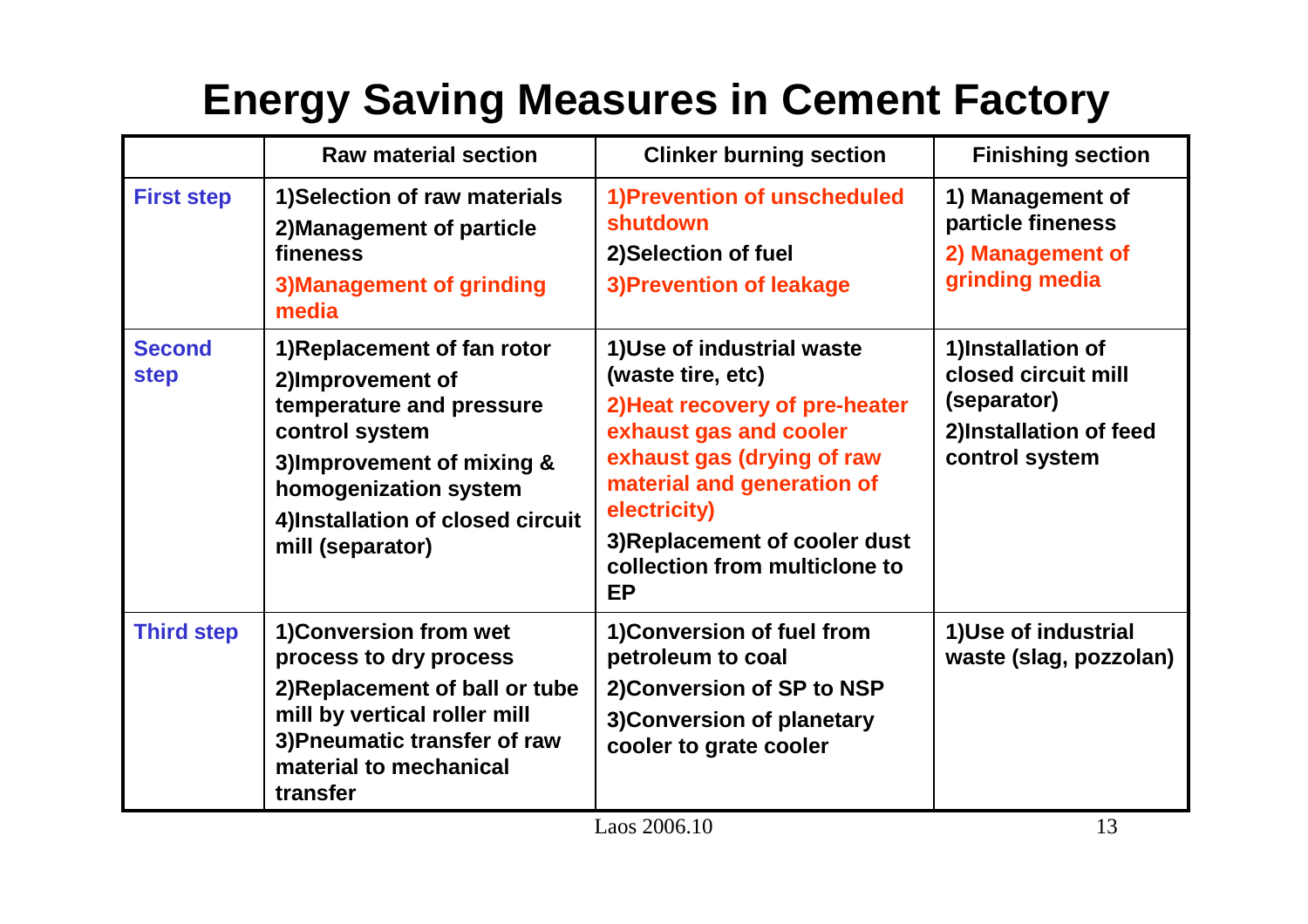## **Boundary of Heat Balance (Measurement)**

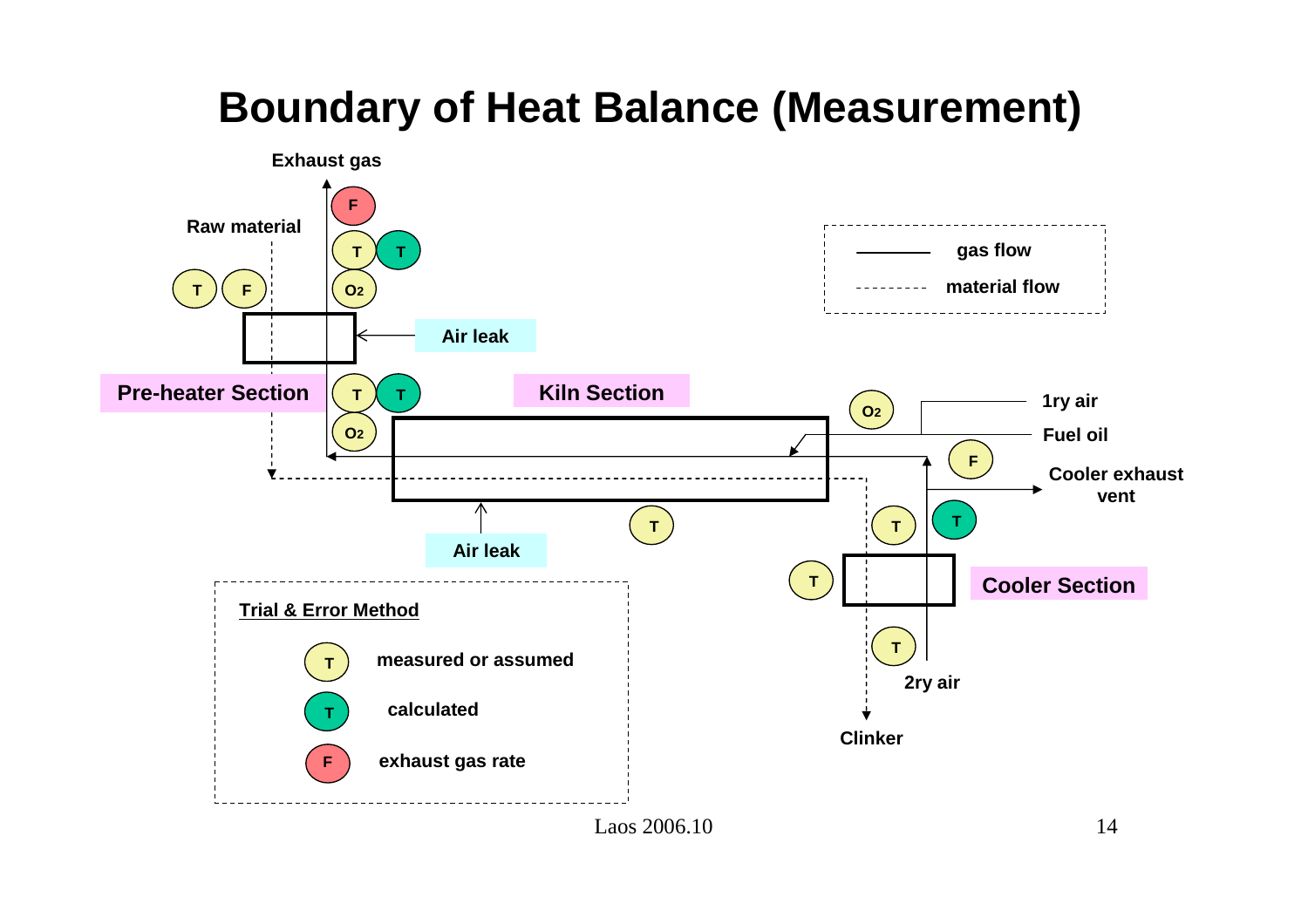#### **Prediction of Maximum Attainable Production Capacity (Tool : Heat Balance Method)**

|                | <b>Principle of prediction:</b><br><b>Production capacity is approximately proportional to</b><br>exhaust gas rate which flows through kiln. |
|----------------|----------------------------------------------------------------------------------------------------------------------------------------------|
| 2 <sup>1</sup> | Calculate exhaust gas rate at pre-heater exit or kiln exit<br>(m <sup>3</sup> N/kg-cl) by heat balance method                                |
| $\mathbf{3}$   | Compare with exhaust gas rate of well-designed kiln as<br>shown below;                                                                       |
|                | - SP kiln with Grate cooler : 1.4 m <sup>3</sup> N/kg-cl                                                                                     |
|                | - SP kiln with Satellite cooler : 2.0 m <sup>3</sup> N/kg-cl                                                                                 |
|                | - Dry kiln: 2.6 m <sup>3</sup> N/kg-cl                                                                                                       |
|                | - Wet kiln : 2.4 m <sup>3</sup> N/kg-cl                                                                                                      |
|                |                                                                                                                                              |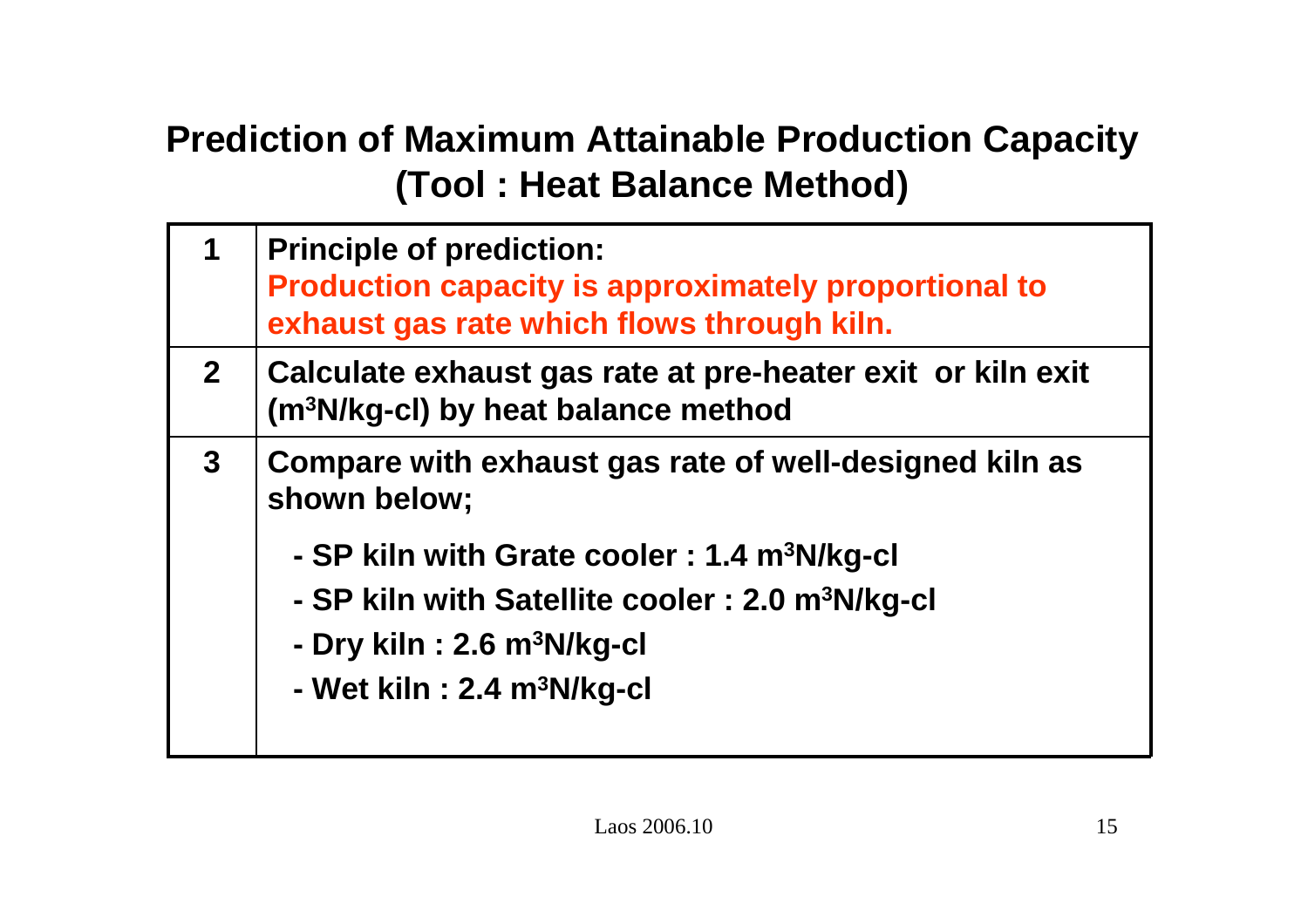#### **Air Leakage Measurement**

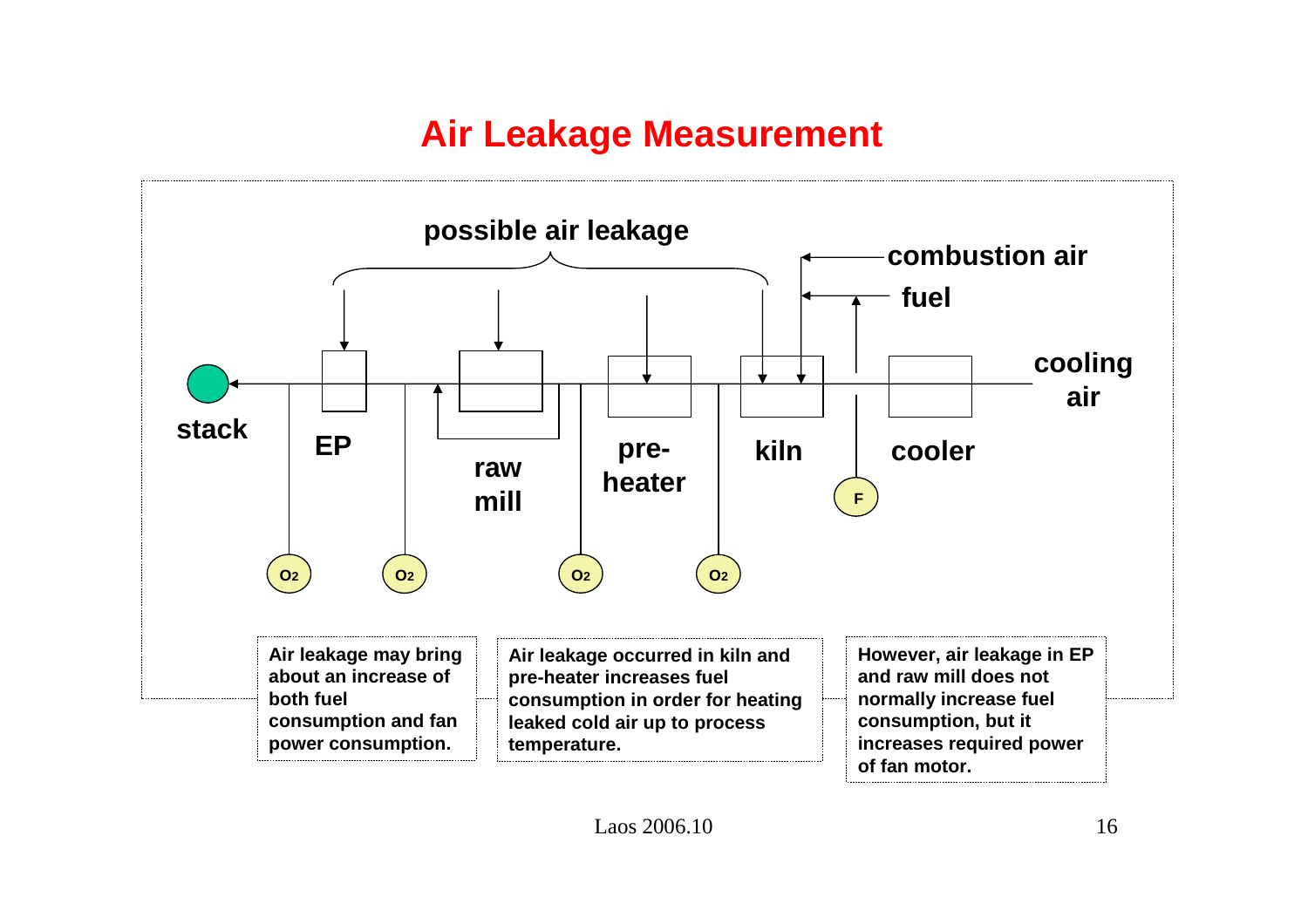#### **Calculation of Energy Loss due to Air Leakage**

| Location              | <b>Leak Amount</b><br>(m3N/h) | <b>Fuel Increase</b><br>$(kg$ -oil/h $)$ | <b>Elec Power Increase</b><br>(kWh/h) |
|-----------------------|-------------------------------|------------------------------------------|---------------------------------------|
| <b>Burner</b>         | 0                             |                                          |                                       |
| <b>Kiln Exit</b>      | 5530                          | $48.9$ <sup>(*1)</sup>                   | $18.7$ (*2)                           |
| <b>Preheater Exit</b> | 8690                          | $76.8$ <sup>(*1)</sup>                   | $29.3(^{\ast}2)$                      |
| <b>Raw Mill Exit</b>  | 36340                         |                                          | $28.2$ (*3)                           |
| <b>EP</b> exit        | 57670                         |                                          | $33.1({}^{\star}4)$                   |

|        | <b>Calc Equation of Fuel Loss:</b>                                     |
|--------|------------------------------------------------------------------------|
| $(*1)$ | fuel = Leak (m3N/h) x 0.31 kcal/m3N degC x (320 – 30) (degC) /10170    |
|        | <b>Calc Equation of Elec Power Loss:</b>                               |
| $(*2)$ | elec (kiln fan) = Leak (m3N/h)/60 x (320+273)/273 x 400mmAq /6120 /0.7 |
| $(*3)$ | elec (RM fan) = Leak (m3N/h)/60 x (90+273)/273 x 150mmAq /6120 /0.7    |
| $(*4)$ | elec (EP fan) = Leak (m3N/h)/60 x (130+273)/273 x 100mmAq /6120 /0.7   |
|        | Note: LHV of fuel oil = $10170$ kcal/kg                                |
|        | P mmAq Kiln fan(50) Preheater(400) Raw Mill(150)<br>EP(100)            |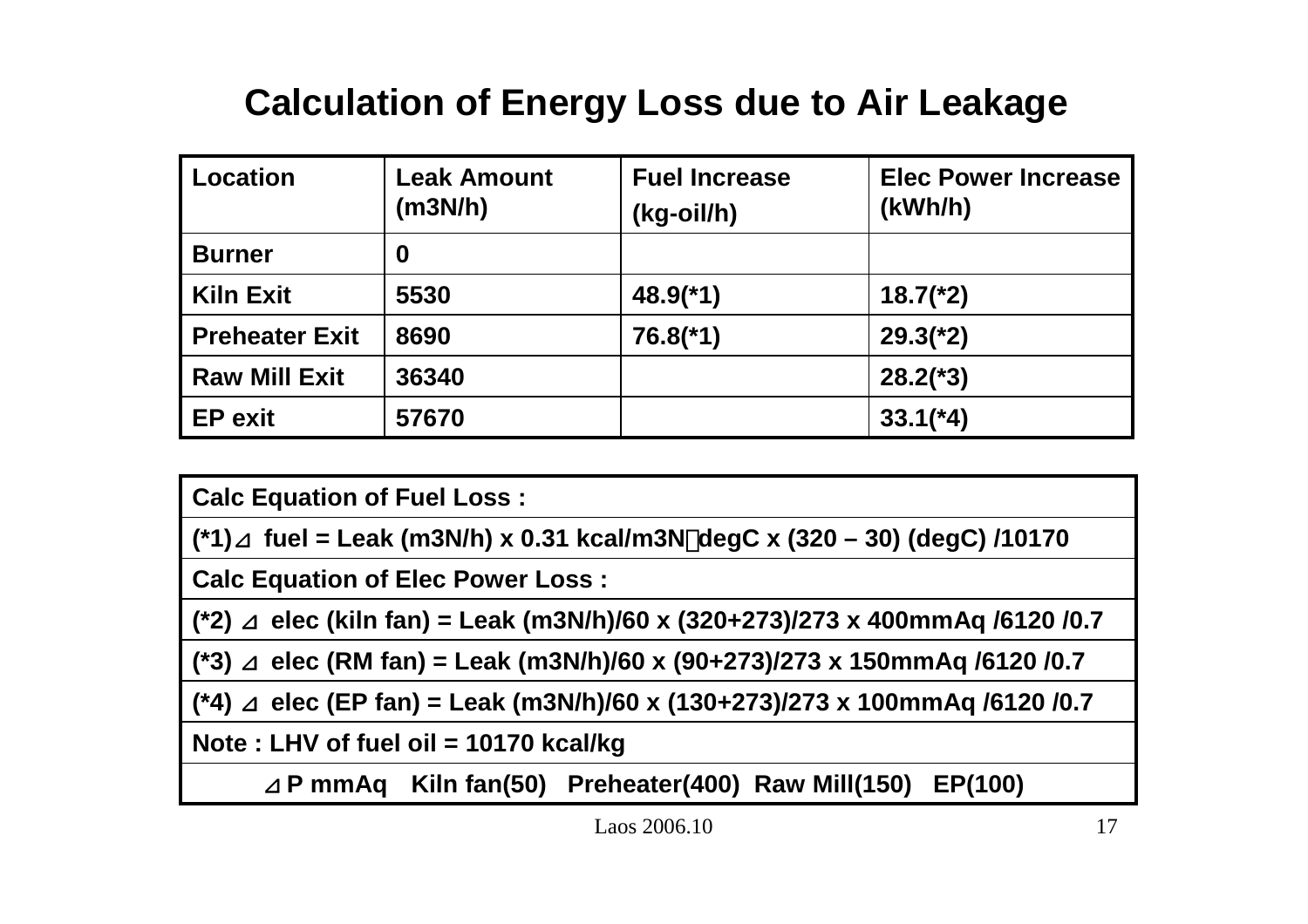#### **Monitoring of SEC & Key Variables**

| <b>Section</b>                   | <b>Monitored Item</b>                                                    | Unit                |  |  |  |
|----------------------------------|--------------------------------------------------------------------------|---------------------|--|--|--|
| <b>Raw Mill</b>                  | <b>SEC = Electric Power / Raw</b><br><b>Material Charge</b>              | (kWh/kg-raw mat'l)  |  |  |  |
| <b>Clinker</b><br><b>Burning</b> | <b>SEC = Fuel / Clinker production</b><br><b>O2% of Kiln Exhaust Gas</b> | (kcal/kg-cl)<br>(%) |  |  |  |
| <b>Cement Mill</b>               | <b>SEC = Electric Power / Cement</b><br><b>Production</b>                | (kWh/kg-cement)     |  |  |  |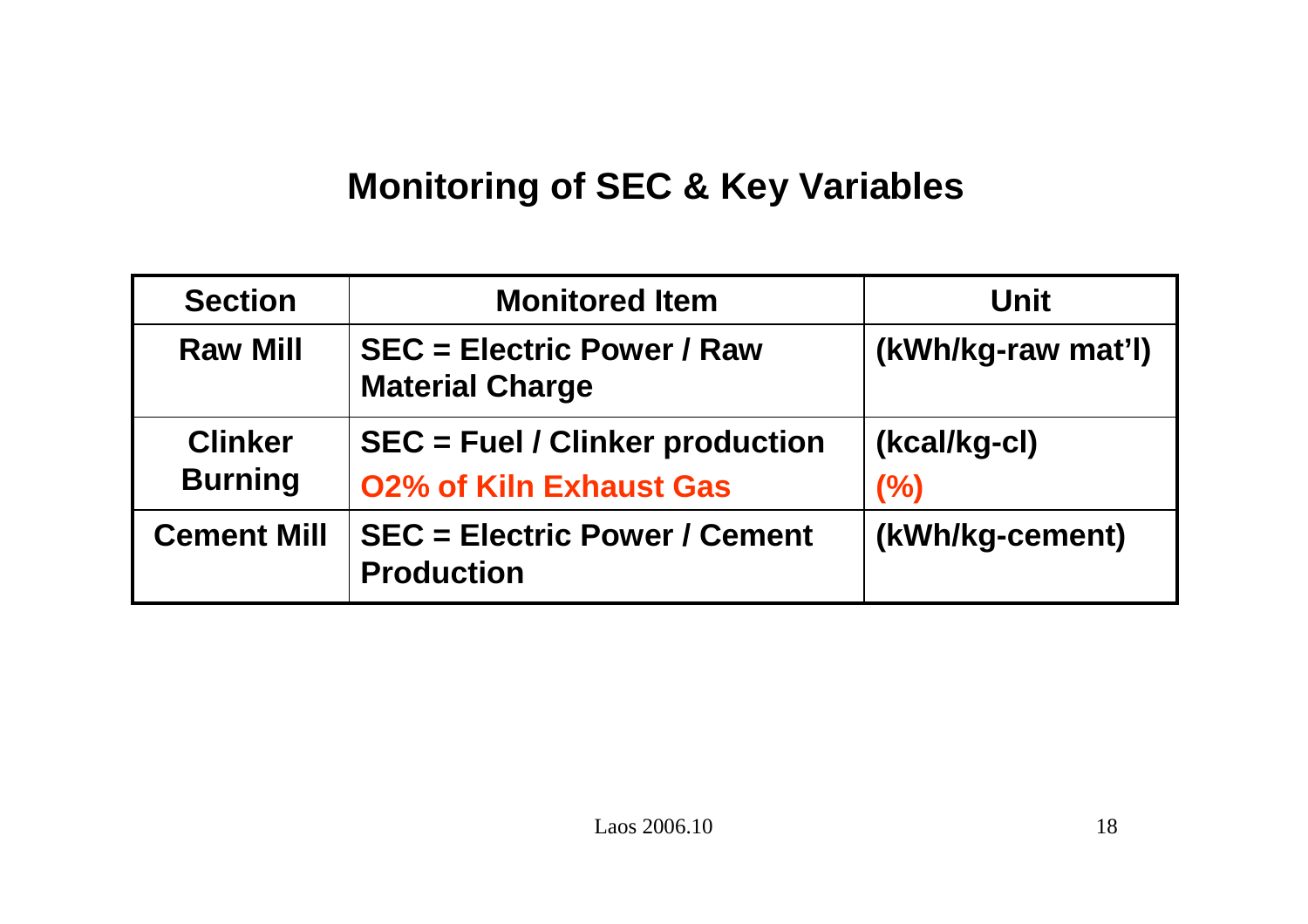#### **Recording of SEC on the Graph**

#### **Watch raw mill SEC daily and add grinding balls in right timing**

#### **10% energy saving expected**